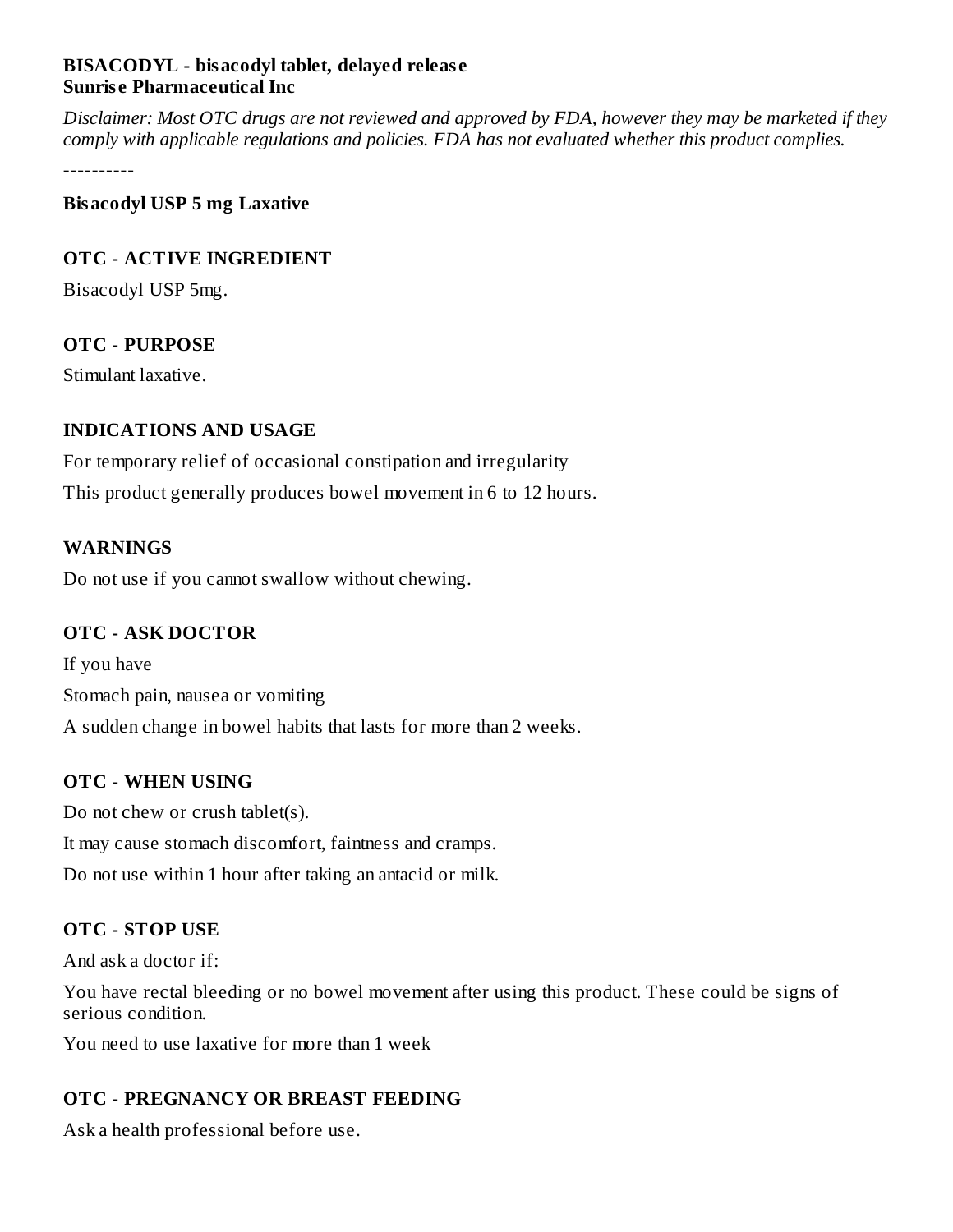# **OTC - KEEP OUT OF REACH OF CHILDREN**

In case of overdose, get medical help or contact a Poison Control Center right away.

# **DOSAGE AND ADMINISTRATION**

Take with a glass of water

| Adults and children 12 years and over | 1 to 3 tablets in a single daily dose |
|---------------------------------------|---------------------------------------|
| Children 6 to under 12 years          | 1 tablet in a single daily dose       |
| Children under 6 years                | Ask a doctor                          |

### **OTHER INFORMATION**

Store at 20(-25(C(68(-77(F). Protect from excessive humidity.

### **INACTIVE INGREDIENT**

Acacia, anhydrous calcium sulfate, anhydrous lactose, carnauba wax, colloidal silicon dioxide, corn starch, D&C yellow #10 Aluminum Lake, FD&C yellow #6 Aluminum Lake, gelatin, iron oxide, iron oxide black, iron oxide yellow, magnesium stearate, microcrystalline cellulose, polyethylene glycol 400, polyvinyl acetate phthalate, povidone, shellac, sodium starch glycolate, stearic acid, sugar, talc, titanium dioxide.

### **PACKAGE LABEL.PRINCIPAL DISPLAY PANEL**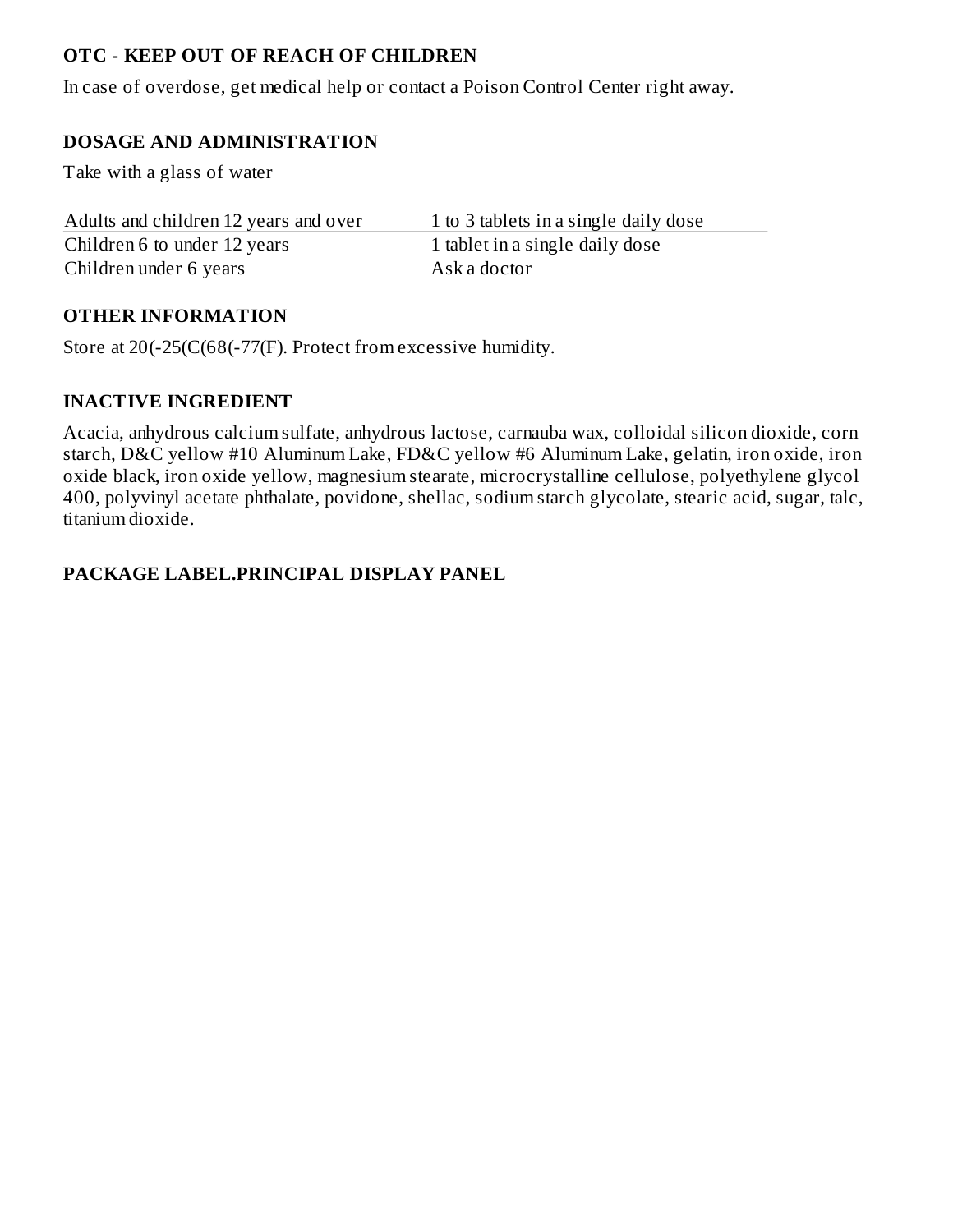| Stop use and ask a doctor if<br>you have rectal bleeding or no bowel<br>movement after using this product.<br>These could be signs of a serious condition.<br>you need to use a laxative for more than 1 week<br>If pregnant or breast-feeding, ask a health<br>professional before use.<br>Keep out of reach of children. In case of<br>overdose, get medical help or contact a Poison<br>Control Center right a way.                                                                                                                                                                       |                                          |
|----------------------------------------------------------------------------------------------------------------------------------------------------------------------------------------------------------------------------------------------------------------------------------------------------------------------------------------------------------------------------------------------------------------------------------------------------------------------------------------------------------------------------------------------------------------------------------------------|------------------------------------------|
| <b>Directions</b> take with a glass of water                                                                                                                                                                                                                                                                                                                                                                                                                                                                                                                                                 |                                          |
| adults and children<br>12 years and over                                                                                                                                                                                                                                                                                                                                                                                                                                                                                                                                                     | 1 to 3 tablets in a<br>single daily dose |
| children 6 to under                                                                                                                                                                                                                                                                                                                                                                                                                                                                                                                                                                          | 1 tablet in a                            |
| 12 years<br>children under 6 years                                                                                                                                                                                                                                                                                                                                                                                                                                                                                                                                                           | single daily dose<br>ask a doctor        |
| Other information<br>store at 20°-25°C (68°-77°F)<br>protect from excessive humidity<br><i><b>Inactive Ingredients</b></i><br>acacia, a nhydrous calcium sulfate, a nhydrous<br>lactose, carnauba wax, colloidal silicon dioxide,<br>corn starch, D&C yellow #10 Aluminum Lake,<br>FD&C yellow #6 Aluminum Lake, gelatin, iron<br>oxide, iron oxide black, iron oxide yellow,<br>ma gnesium stearate, microcrystalline cellulose,<br>polyethylene glycol 400, polyvinyl acetate<br>phthalate, povidone, shellac, sodium starch<br>glycolate, stearic acid, sugar, talc, titanium<br>dioxide. |                                          |

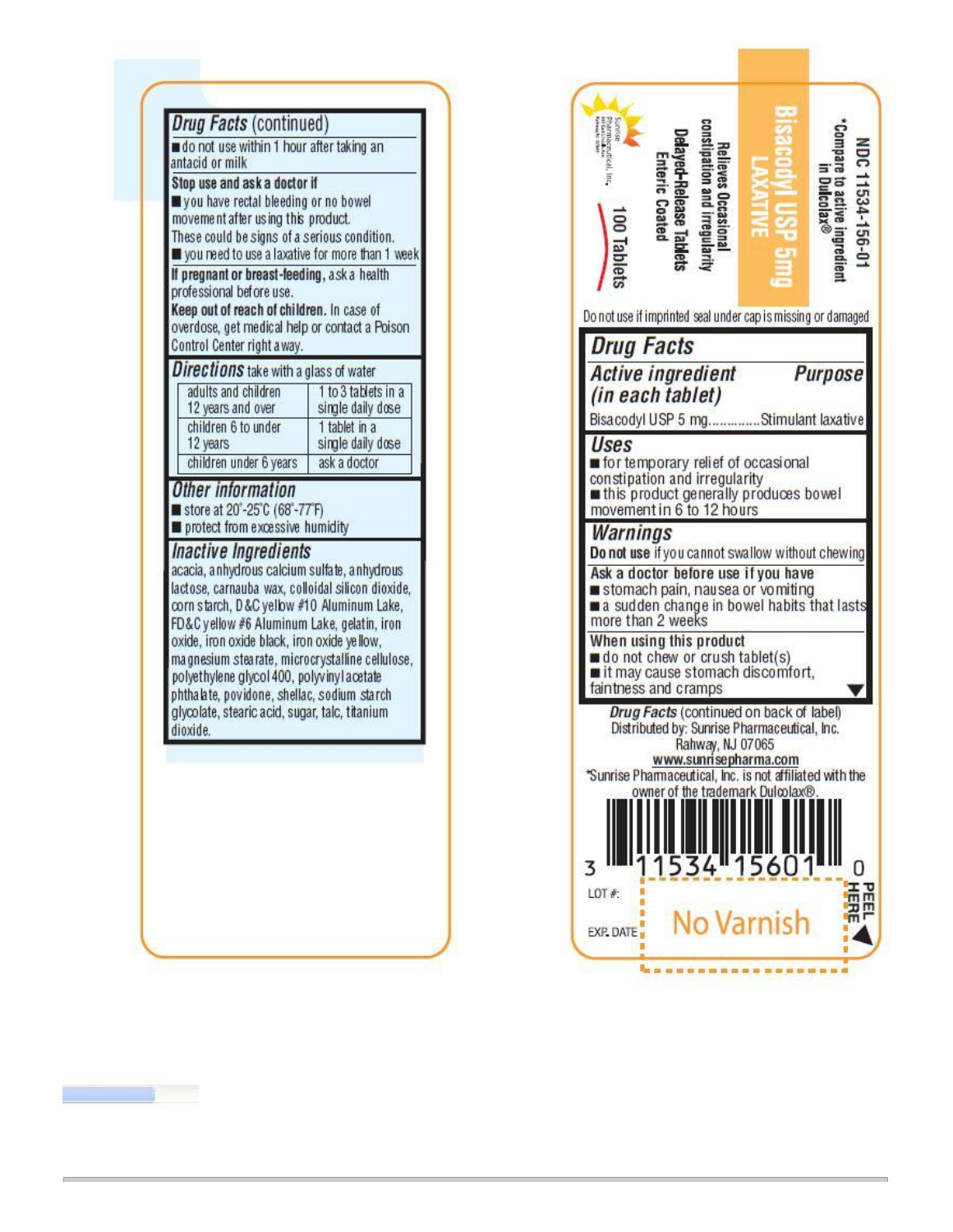| <b>BISACODYL</b>                                                                              |                            |                             |                          |                           |  |  |  |
|-----------------------------------------------------------------------------------------------|----------------------------|-----------------------------|--------------------------|---------------------------|--|--|--|
| bisacodyl tablet, delayed release                                                             |                            |                             |                          |                           |  |  |  |
|                                                                                               |                            |                             |                          |                           |  |  |  |
|                                                                                               |                            |                             |                          |                           |  |  |  |
| <b>Product Information</b>                                                                    |                            |                             |                          |                           |  |  |  |
| Product Type                                                                                  | HUMAN OTC DRUG             | Item Code (Source)          |                          | NDC:11534-156             |  |  |  |
| <b>Route of Administration</b>                                                                | ORAL                       |                             |                          |                           |  |  |  |
|                                                                                               |                            |                             |                          |                           |  |  |  |
|                                                                                               |                            |                             |                          |                           |  |  |  |
| <b>Active Ingredient/Active Moiety</b>                                                        |                            |                             |                          |                           |  |  |  |
|                                                                                               | <b>Ingredient Name</b>     |                             | <b>Basis of Strength</b> | Strength                  |  |  |  |
| BISACODYL (UNII: 10 X0 70 9 Y6 I) (BISACODYL - UNII:10 X0 70 9 Y6 I)                          |                            |                             | <b>BISACODYL</b>         | 5 <sub>mg</sub>           |  |  |  |
|                                                                                               |                            |                             |                          |                           |  |  |  |
|                                                                                               |                            |                             |                          |                           |  |  |  |
| <b>Inactive Ingredients</b>                                                                   |                            |                             |                          |                           |  |  |  |
|                                                                                               | <b>Ingredient Name</b>     |                             |                          | Strength                  |  |  |  |
| <b>ACACIA</b> (UNII: 5C5403N26O)                                                              |                            |                             |                          |                           |  |  |  |
| CALCIUM SULFATE ANHYDROUS (UNII: E934B3V59H)                                                  |                            |                             |                          |                           |  |  |  |
| ANHYDROUS LACTOSE (UNII: 3SY5LH9PMK)                                                          |                            |                             |                          |                           |  |  |  |
| CARNAUBA WAX (UNII: R12CBM0EIZ)                                                               |                            |                             |                          |                           |  |  |  |
| <b>SILICON DIO XIDE (UNII: ETJ7Z6 XBU4)</b>                                                   |                            |                             |                          |                           |  |  |  |
| STARCH, CORN (UNII: O8232NY3SJ)                                                               |                            |                             |                          |                           |  |  |  |
| D&C YELLOW NO. 10 (UNII: 35SW5USQ3G)                                                          |                            |                             |                          |                           |  |  |  |
| FD&C YELLOW NO. 6 (UNII: H77VEI93A8)                                                          |                            |                             |                          |                           |  |  |  |
| GELATIN (UNII: 2G86QN327L)                                                                    |                            |                             |                          |                           |  |  |  |
| FERROSOFERRIC OXIDE (UNII: XM0 M8 7F357)                                                      |                            |                             |                          |                           |  |  |  |
| FERRIC OXIDE YELLOW (UNII: EX438O2MRT)                                                        |                            |                             |                          |                           |  |  |  |
| MAGNESIUM STEARATE (UNII: 70097M6I30)                                                         |                            |                             |                          |                           |  |  |  |
| CELLULOSE, MICRO CRYSTALLINE (UNII: OP1R32D61U)<br>POLYETHYLENE GLYCOL 400 (UNII: B697894SGQ) |                            |                             |                          |                           |  |  |  |
| PO VIDONE (UNII: FZ989GH94E)                                                                  |                            |                             |                          |                           |  |  |  |
| <b>SHELLAC</b> (UNII: 46 N107B71O)                                                            |                            |                             |                          |                           |  |  |  |
| SODIUM STARCH GLYCOLATE TYPE A POTATO (UNII: 5856J3G2A2)                                      |                            |                             |                          |                           |  |  |  |
| <b>STEARIC ACID (UNII: 4ELV7Z65AP)</b>                                                        |                            |                             |                          |                           |  |  |  |
| SUCROSE (UNII: C151H8 M554)                                                                   |                            |                             |                          |                           |  |  |  |
| TALC (UNII: 7SEV7J4R1U)                                                                       |                            |                             |                          |                           |  |  |  |
| <b>TITANIUM DIO XIDE (UNII: 15FIX9 V2JP)</b>                                                  |                            |                             |                          |                           |  |  |  |
| POLYVINYL ACETATE PHTHALATE (UNII: 58QVG85GW3)                                                |                            |                             |                          |                           |  |  |  |
|                                                                                               |                            |                             |                          |                           |  |  |  |
| <b>Product Characteristics</b>                                                                |                            |                             |                          |                           |  |  |  |
| Color                                                                                         | <b>ORANGE</b>              | <b>Score</b>                |                          | no score                  |  |  |  |
| <b>Shape</b>                                                                                  | <b>ROUND</b>               | <b>Size</b>                 |                          | 6 <sub>mm</sub>           |  |  |  |
| Flavor                                                                                        |                            | <b>Imprint Code</b>         |                          | TCL;003                   |  |  |  |
| <b>Contains</b>                                                                               |                            |                             |                          |                           |  |  |  |
|                                                                                               |                            |                             |                          |                           |  |  |  |
| Packaging                                                                                     |                            |                             |                          |                           |  |  |  |
| <b>Item Code</b><br>$\#$                                                                      | <b>Package Description</b> | <b>Marketing Start Date</b> |                          | <b>Marketing End Date</b> |  |  |  |